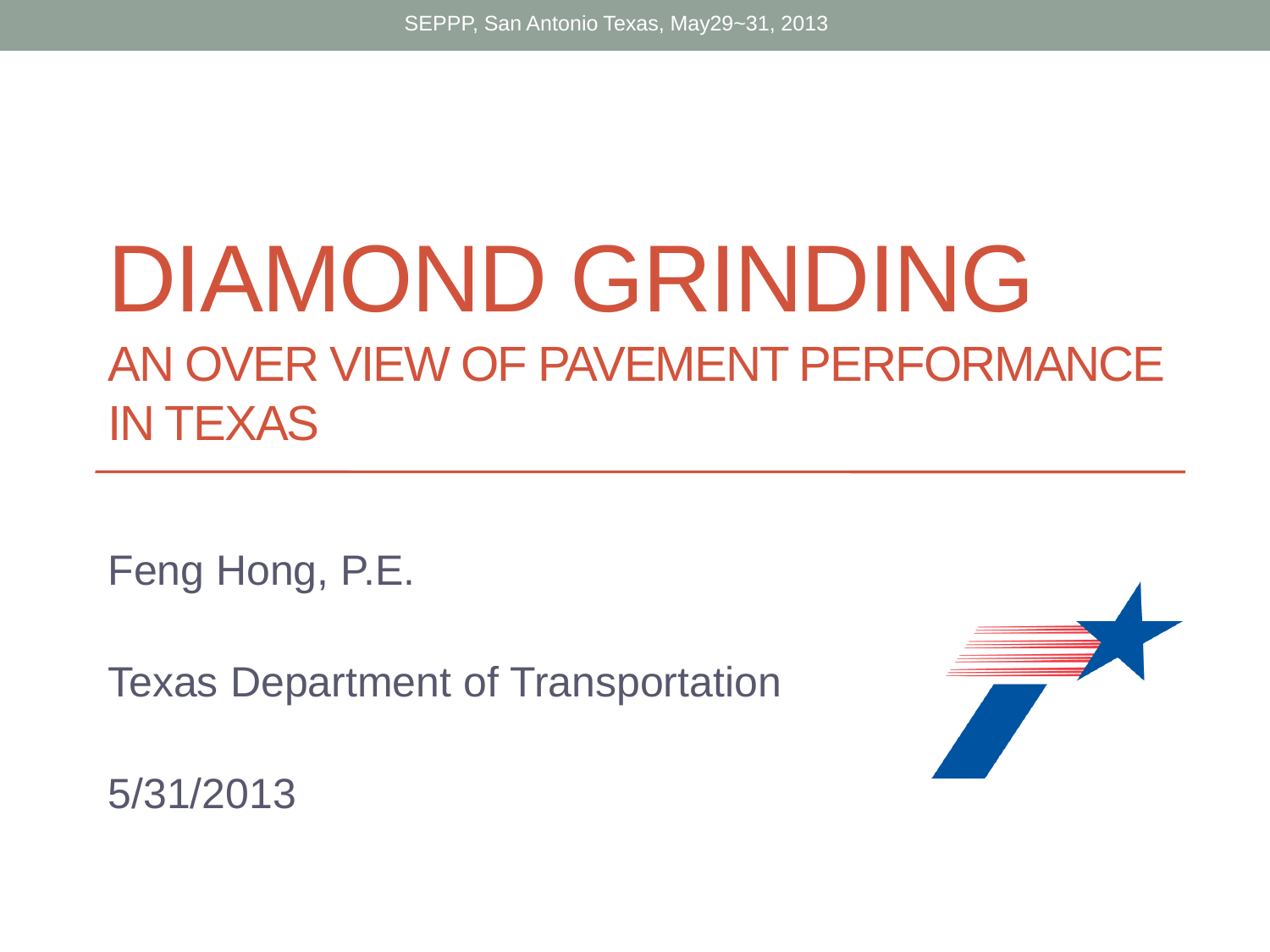## **Outline**

- **Introduction**
- Individual Case Studies
	- IH35, US287, US69, and US96
- Pavement Performance Statistical Analysis
	- Ride quality
	- Skid

#### Summary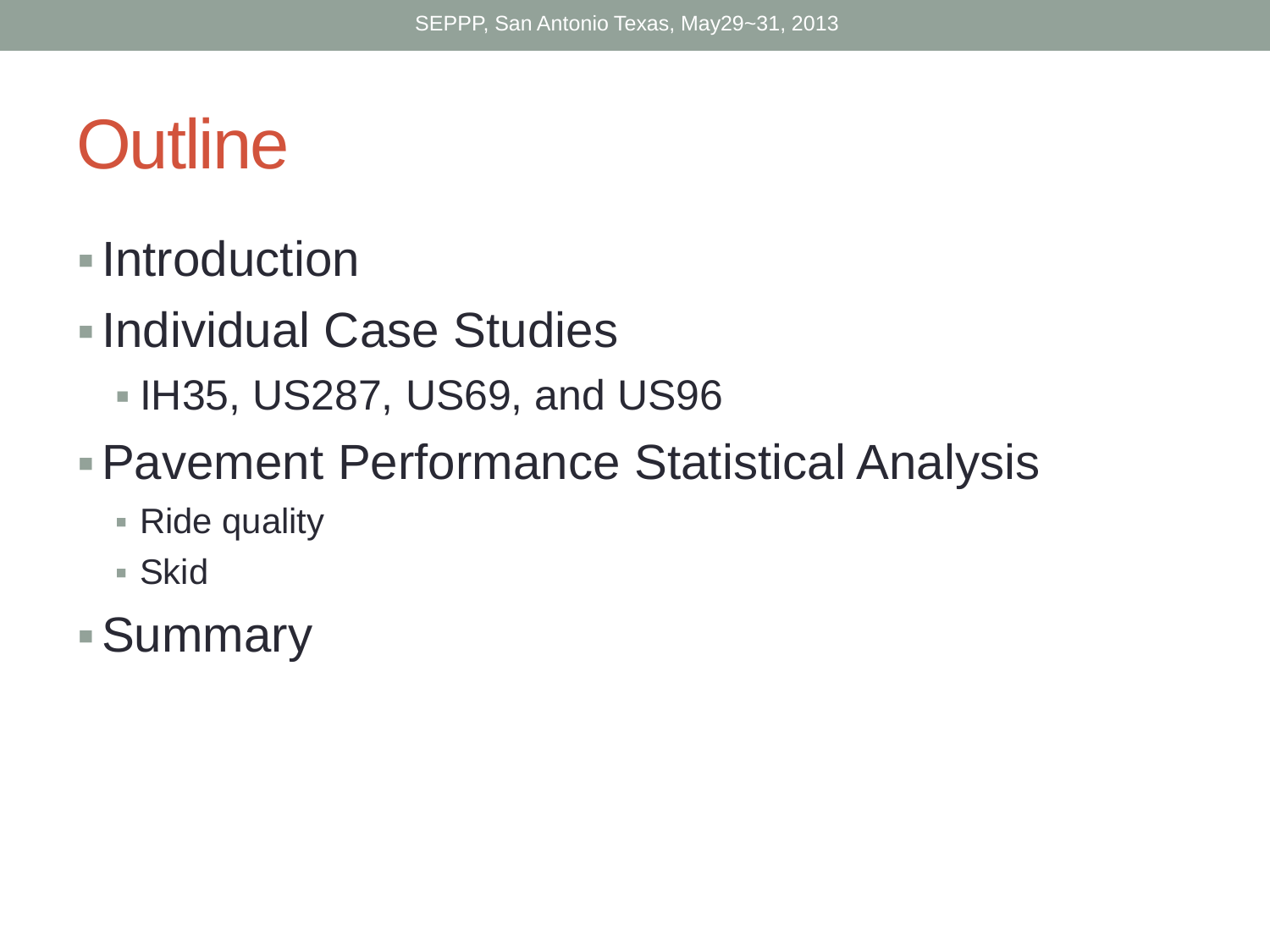# Diamond Grinding

- DG is concrete pavement restoration technique
- DG works by removing a very thin layer off the top of a pavement
- DG was used to improve pavement functionality such as smoothness and skid resistance, etc.
- DG has been used in pavement field for over half a century in the U.S.
- 750,000+ square yard areas were diamond ground on Texas highways in 2012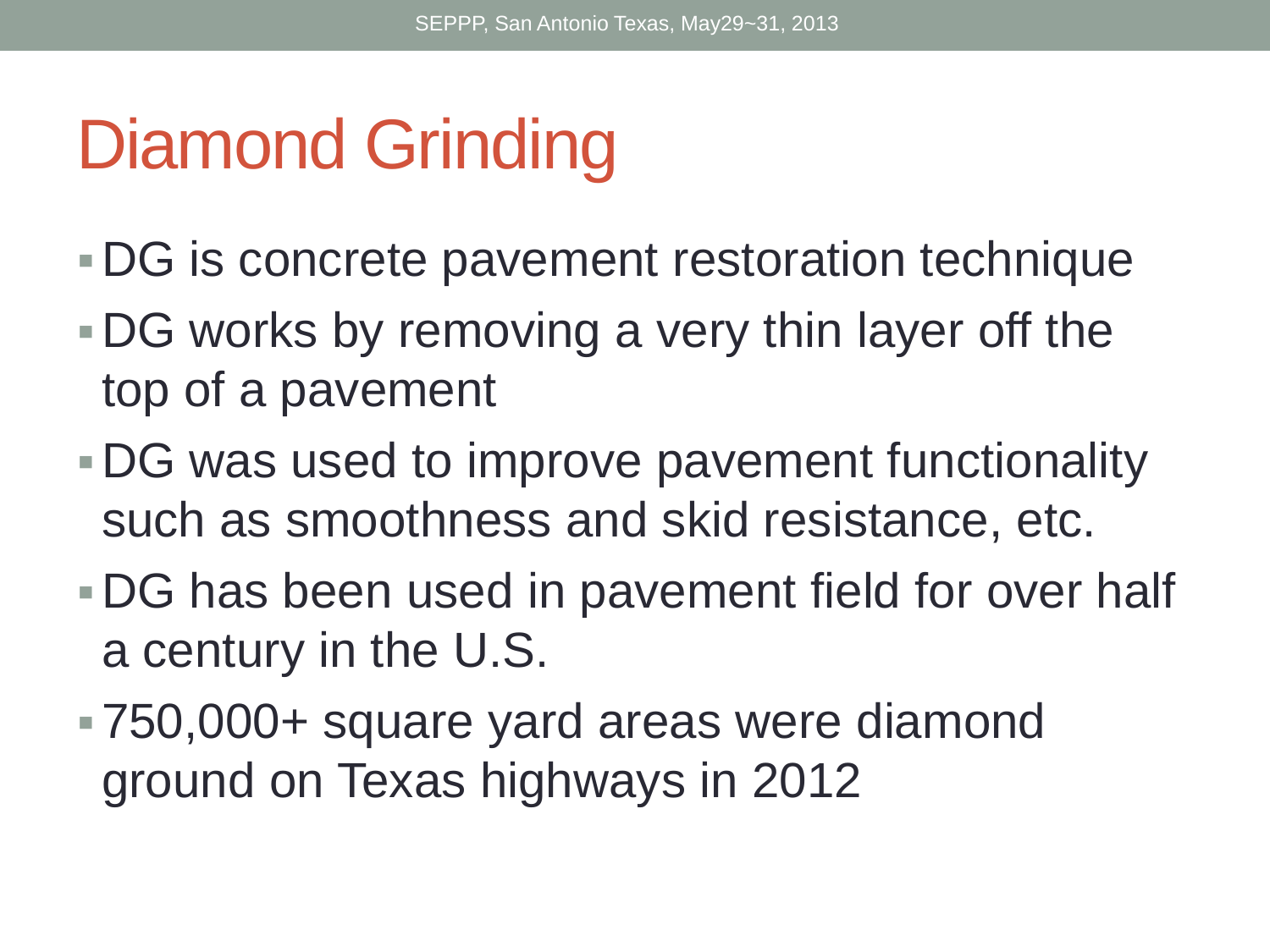







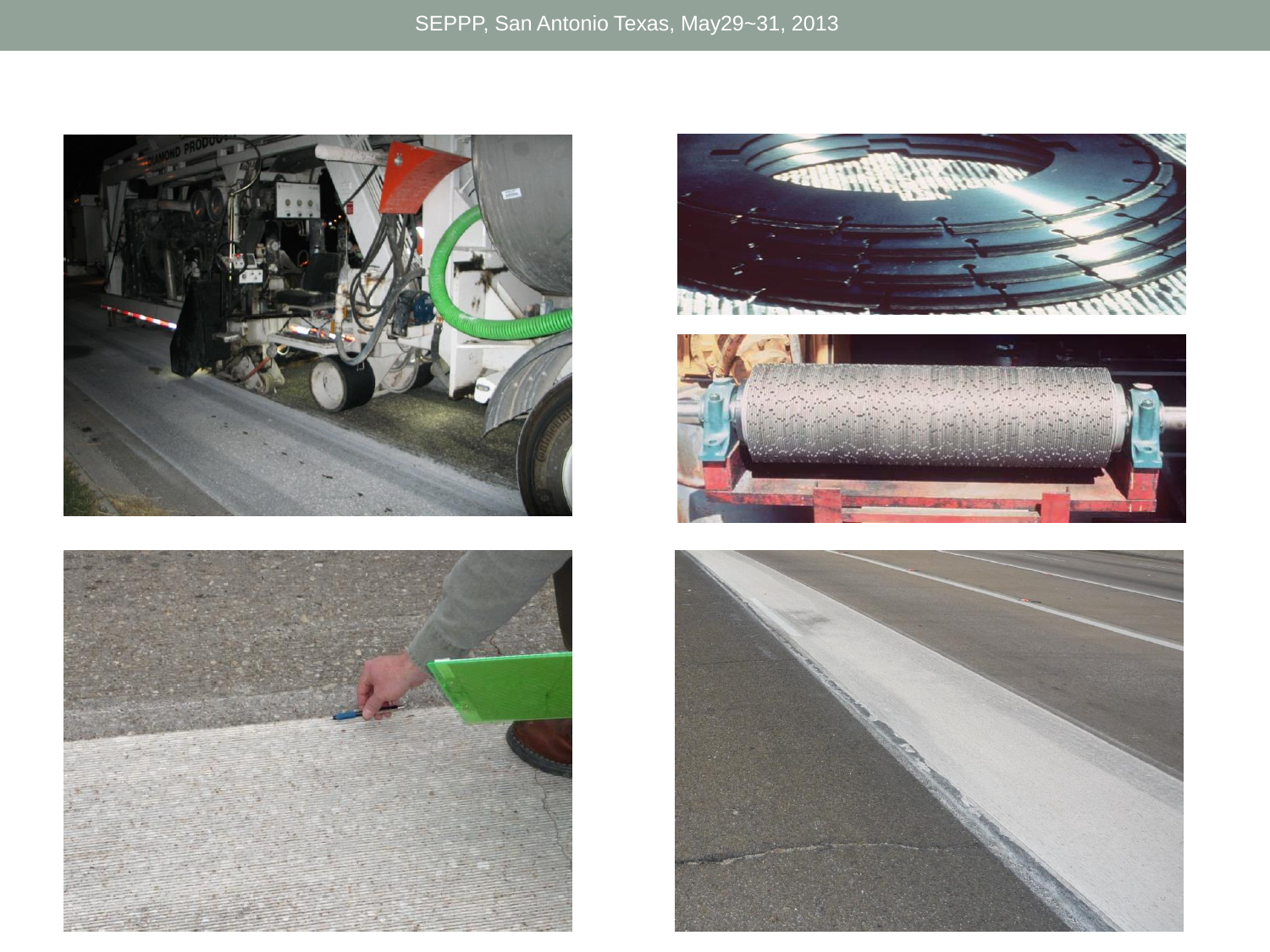# Case Study 1 @ IH35

- Location
	- Fort Worth district, IH35 W
- Pavement type
	- CRCP
- Treatment
	- DG in 2011 & 2012
	- Purpose: Improve skid resistance
- Performance index
	- Crash accident (source: crash report information system, CRIS)
	- Skid (source: project 5-9046)
	- Noise (source: project 5-9046)
	- Ride quality (source: project 5-9046)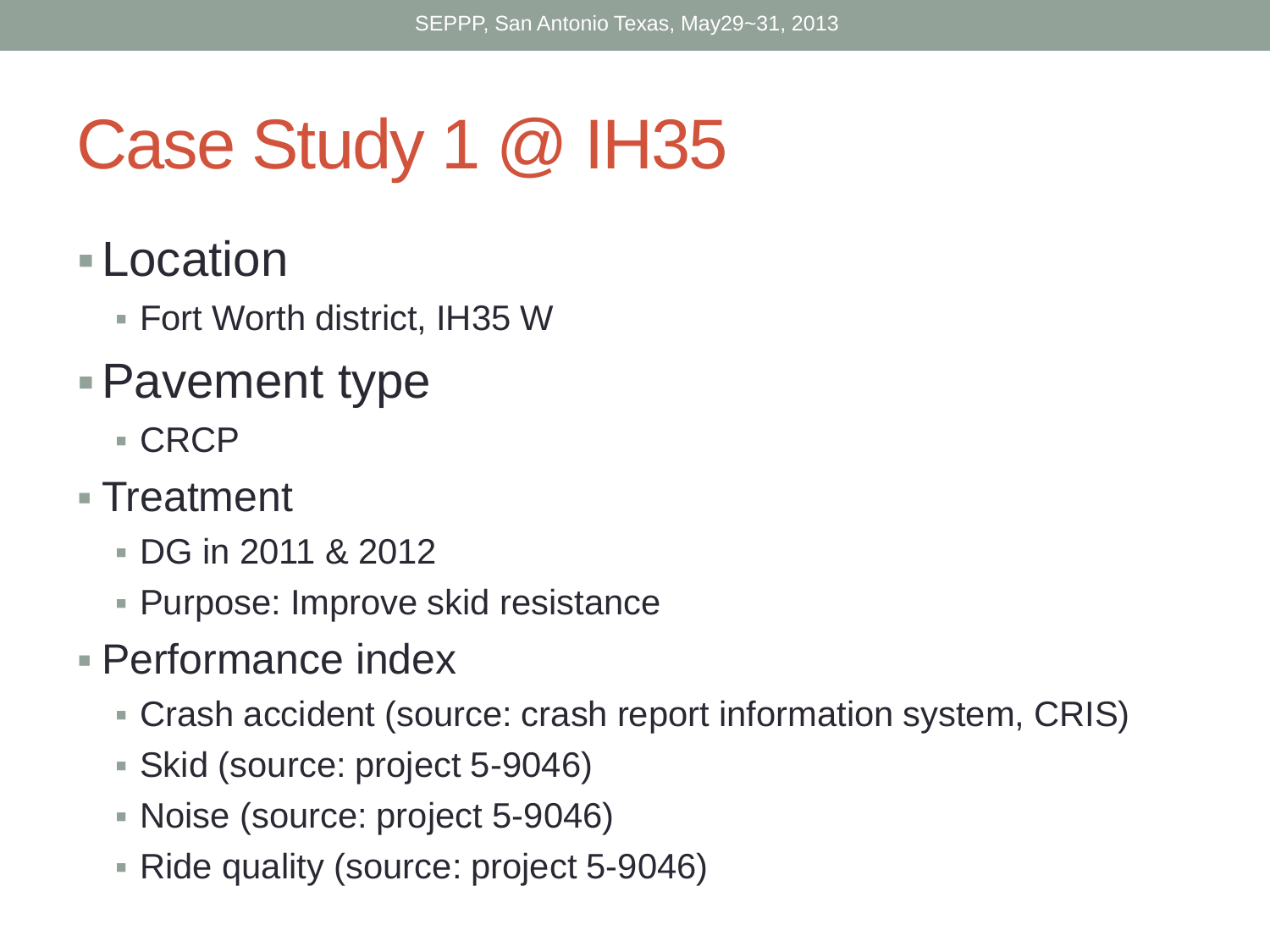## Case Study 1 @ IH35: Results









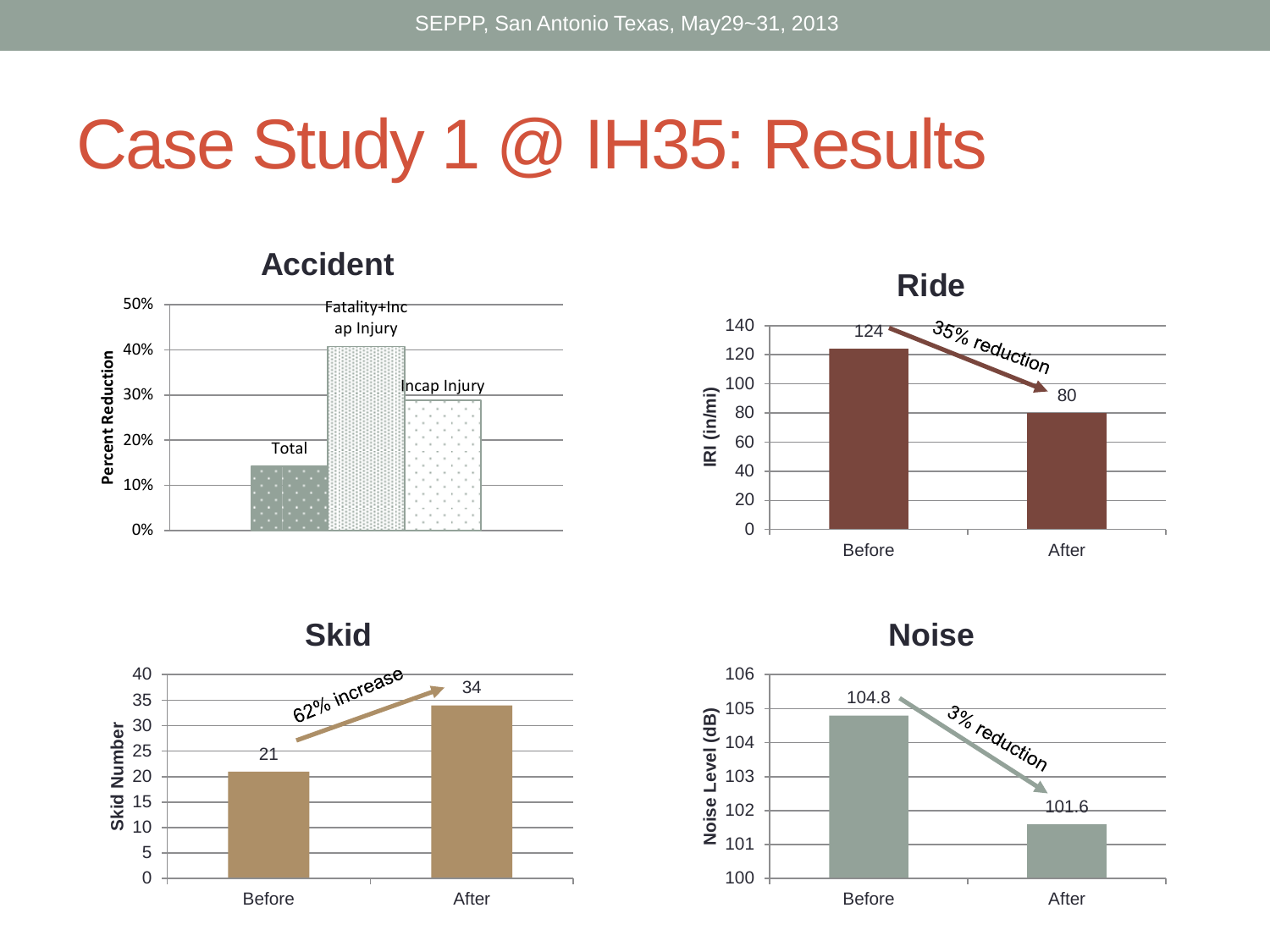## Case Study 2 @ US287

#### **Location**

Childress district, US287

#### Pavement type

JCP (13" JCP over 9" lime treated subgrade)

#### ■ Treatment

- DG & Dowel Bar Retrofit (DBR) in 2004
- **Purpose: fix faulting at joint**
- Performance index
	- Ride quality (source: pavement management information system, PMIS)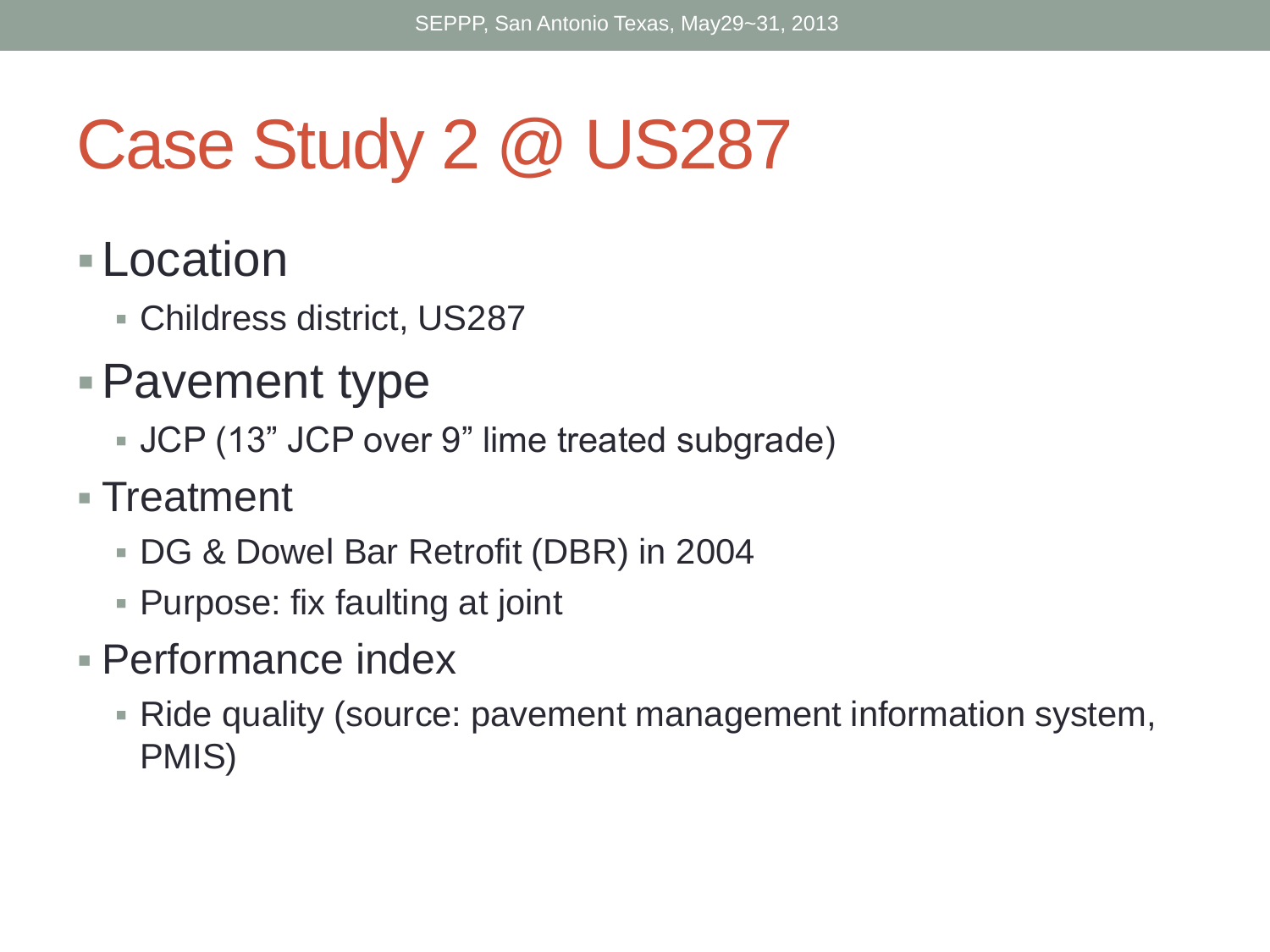### Case Study 2 @ US287: Results



**Year**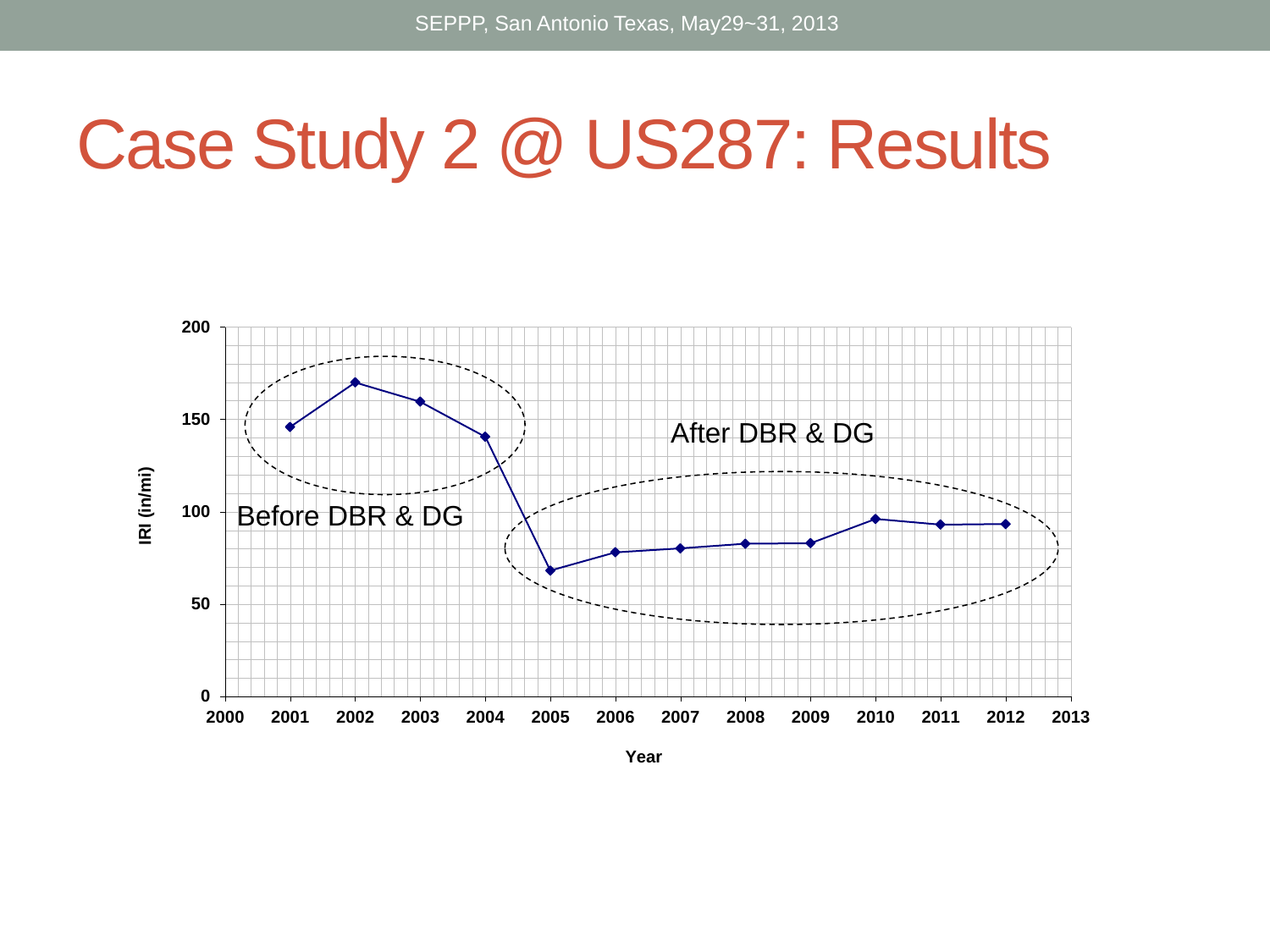# Case Study 3 @ US69

#### Location

- **Beaumont district, US69**
- Pavement type
	- JCP (12" JCP on 6" stablized base)
- Treatment
	- DG & Dowel Bar Retrofit (DBR) in 2001
	- **Purpose: fix faulting at joint**
- Performance index
	- **Ride quality (source: PMIS)**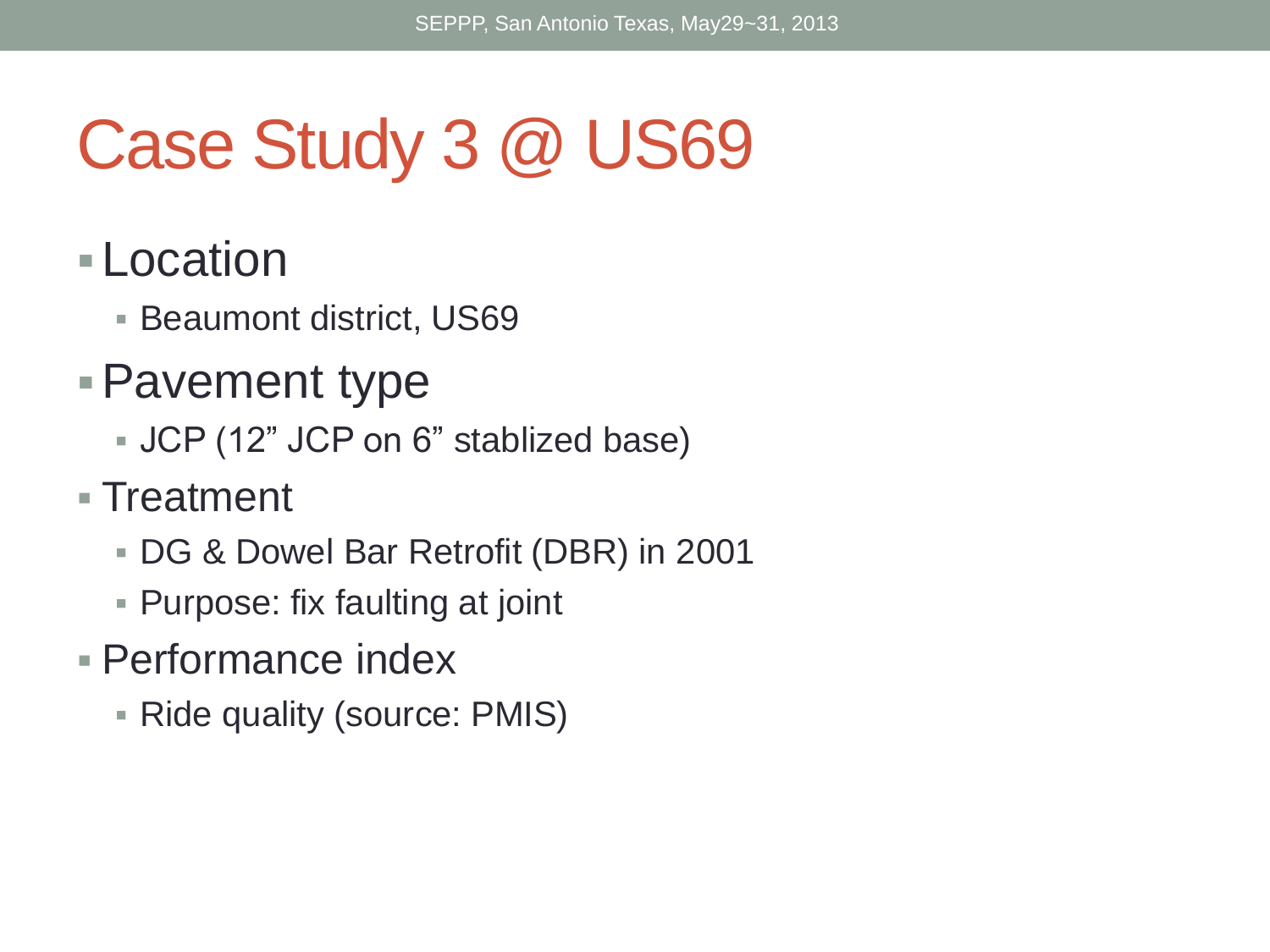### Case Study 3 @ US69: Results



**year**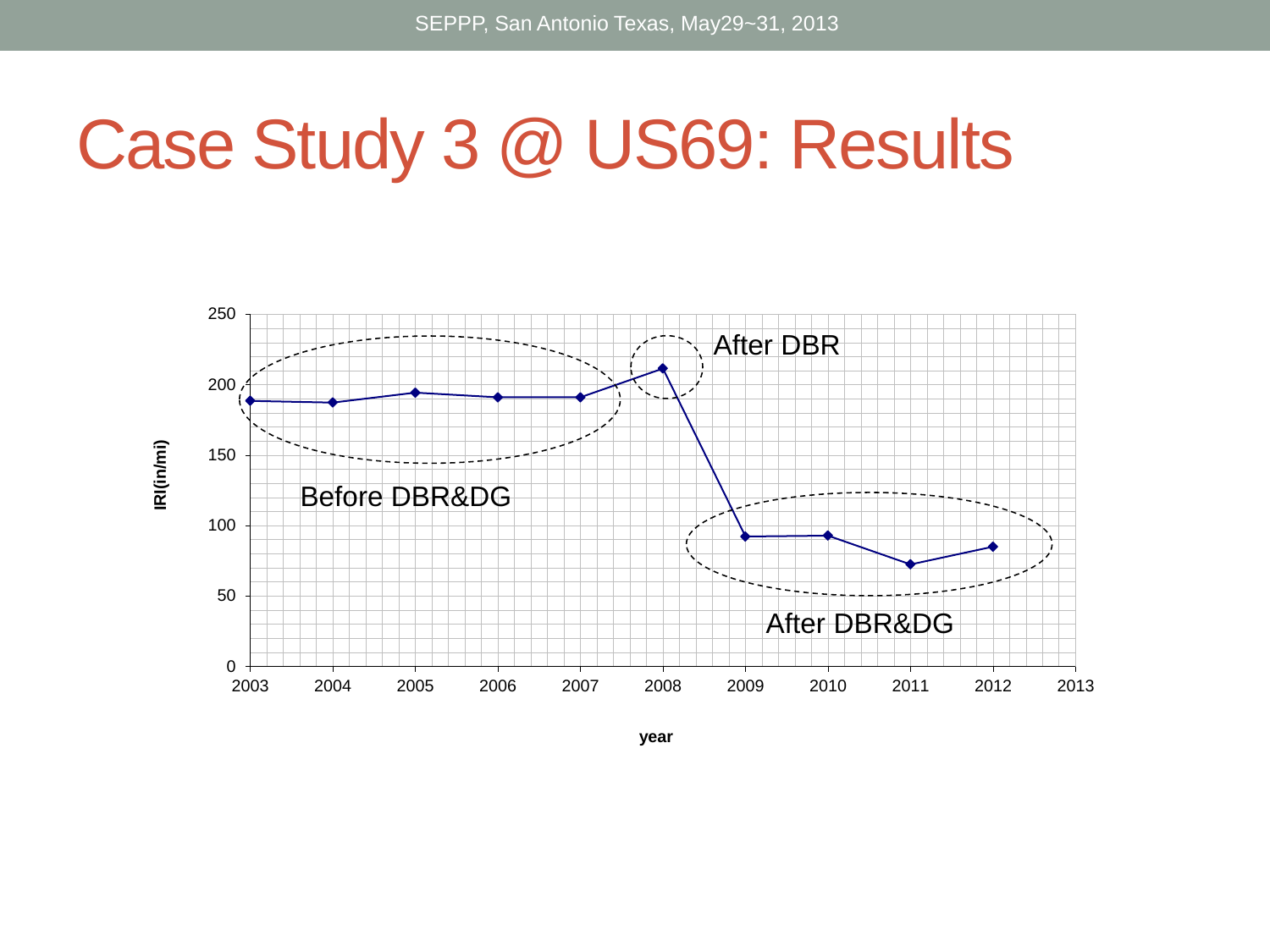## Case Study 4 @ US96

#### **Location**

- **Beaumont district, US96**
- Pavement type
	- JCP (11" JCP on 1" AC bond breaker on 6" cement-treated base)

#### ■ Treatment

- DG in 2008
- Purpose: improve ride
- Performance index
	- **Ride quality (source: PMIS)**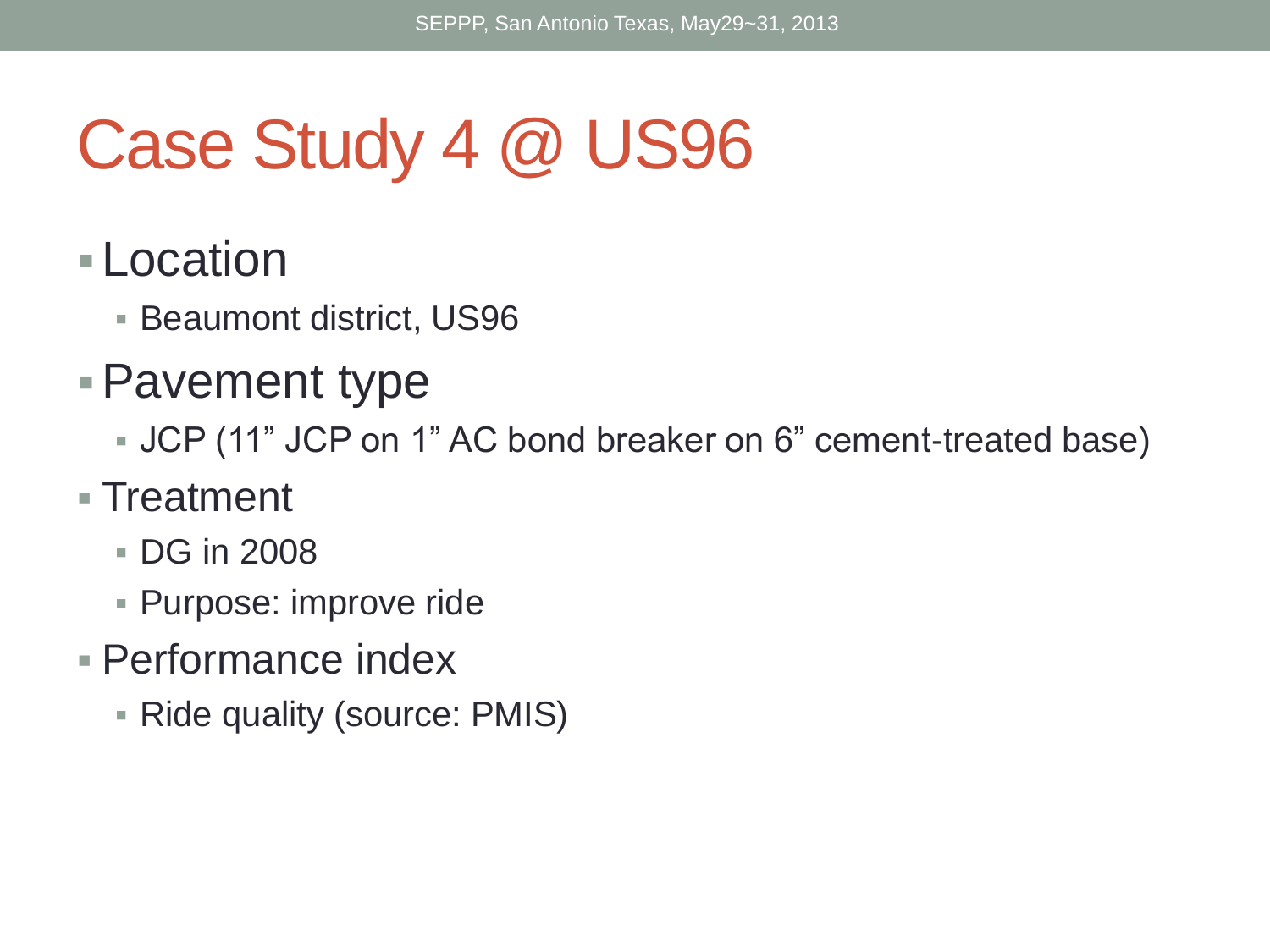### Case Study 4 @ US96: Results

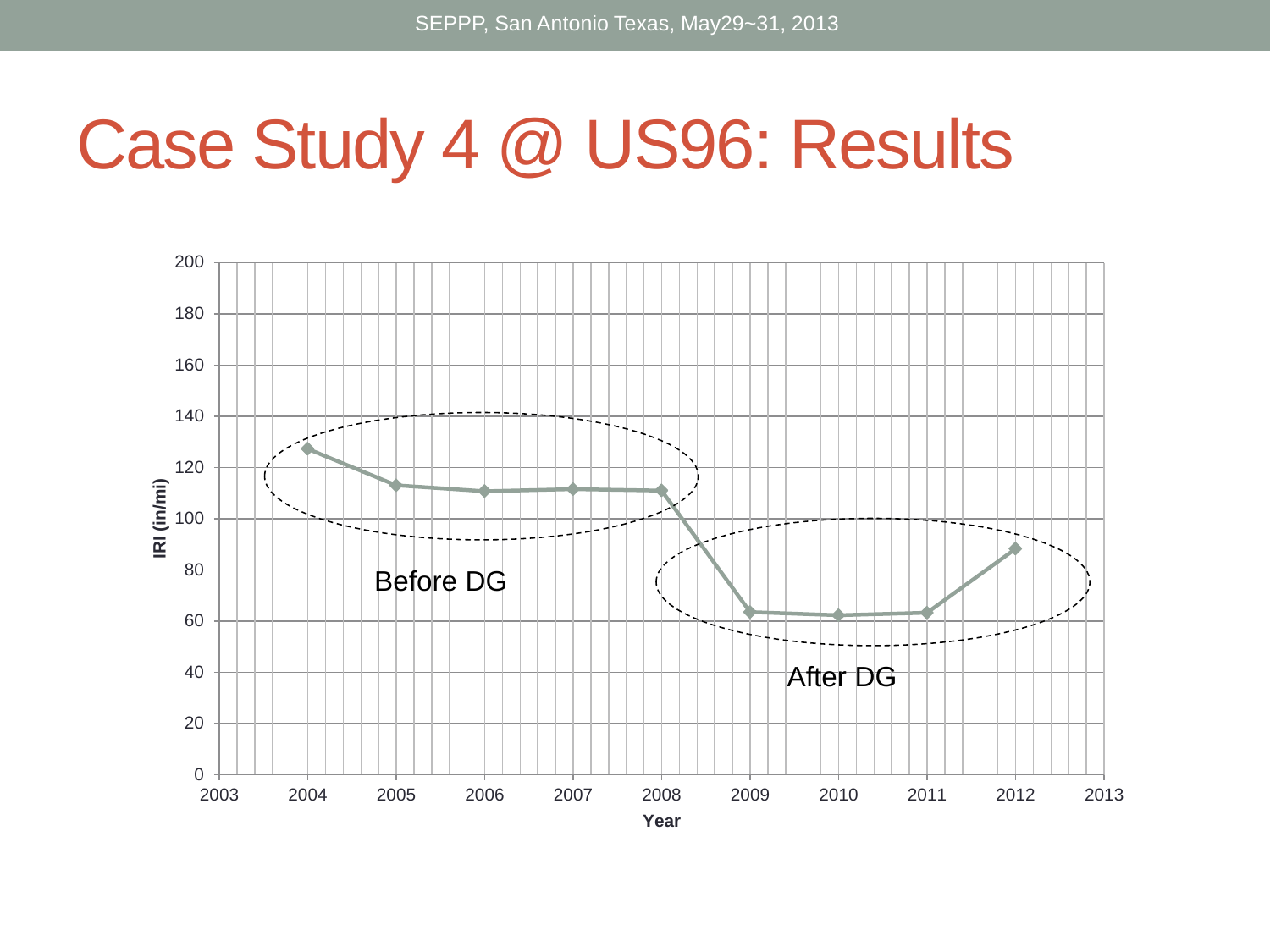#### Performance Trend Analysis: Data Summary

|                         |                            |            | <b>Traffic</b> |            |        |                | <b>Change in</b>                     | Change                   |  |
|-------------------------|----------------------------|------------|----------------|------------|--------|----------------|--------------------------------------|--------------------------|--|
| $\#$                    | Highway                    | <b>DBR</b> | <b>MESAL</b>   | <b>ADT</b> | Truck% | <b>Year DG</b> | <b>IRI</b><br>(in./mi.) <sup>1</sup> | in Skid                  |  |
|                         | US69L                      | Yes        | 14.47          | 22,000     | 13.7   | 2008           | $-62.9$                              | 0.8                      |  |
| $\overline{2}$          | US69R                      | Yes        | 14.47          | 22,000     | 13.7   | 2008           | $-122.8$                             | 1.8                      |  |
| $\overline{\mathbf{3}}$ | <b>US287</b>               | Yes        | 24.40          | 14,000     | 26.8   | 2004           | $-72.4$                              | 2                        |  |
| $\overline{\mathbf{4}}$ | <b>US59</b>                | Yes        | 24.69          | 17,000     | 23.1   | 2005           | $-43.7$                              | 0.5                      |  |
| $5\phantom{.}$          | <b>US96L</b>               | No         | 15.61          | 25,000     | 13     | 2008           | $-72.3$                              |                          |  |
| $6\phantom{a}$          | US96R                      | <b>No</b>  | 15.61          | 25,000     | 13     | 2008           | $-47.5$                              |                          |  |
| $\overline{7}$          | US82EB                     | Yes        | 20.70          | 24,000     | 18.6   | 2010           | $-52.0$                              |                          |  |
| $\bf{8}$                | US82WB                     | Yes        | 20.70          | 24,000     | 18.6   | 2010           | $-55.4$                              | $\overline{\phantom{0}}$ |  |
| 9                       | <b>US90</b>                | <b>No</b>  | 10.49          | 22,000     | 9.9    | 2008           | $-79.4$                              | 18.1                     |  |
| 10                      | <b>IH35 R</b>              | <b>No</b>  | 150.21         | 115,000    | 22.6   | 2009           | $-25.3$                              | 7.6                      |  |
| 11                      | <b>IH35L</b>               | <b>No</b>  | 150.21         | 115,000    | 22.6   | 2009           | $-19.6$                              | 8.5                      |  |
|                         |                            |            |                |            |        | Average        | $-59.4$                              | 5.6                      |  |
|                         | 1. 1 in./mi. = $1/63$ m/km |            |                |            |        |                |                                      |                          |  |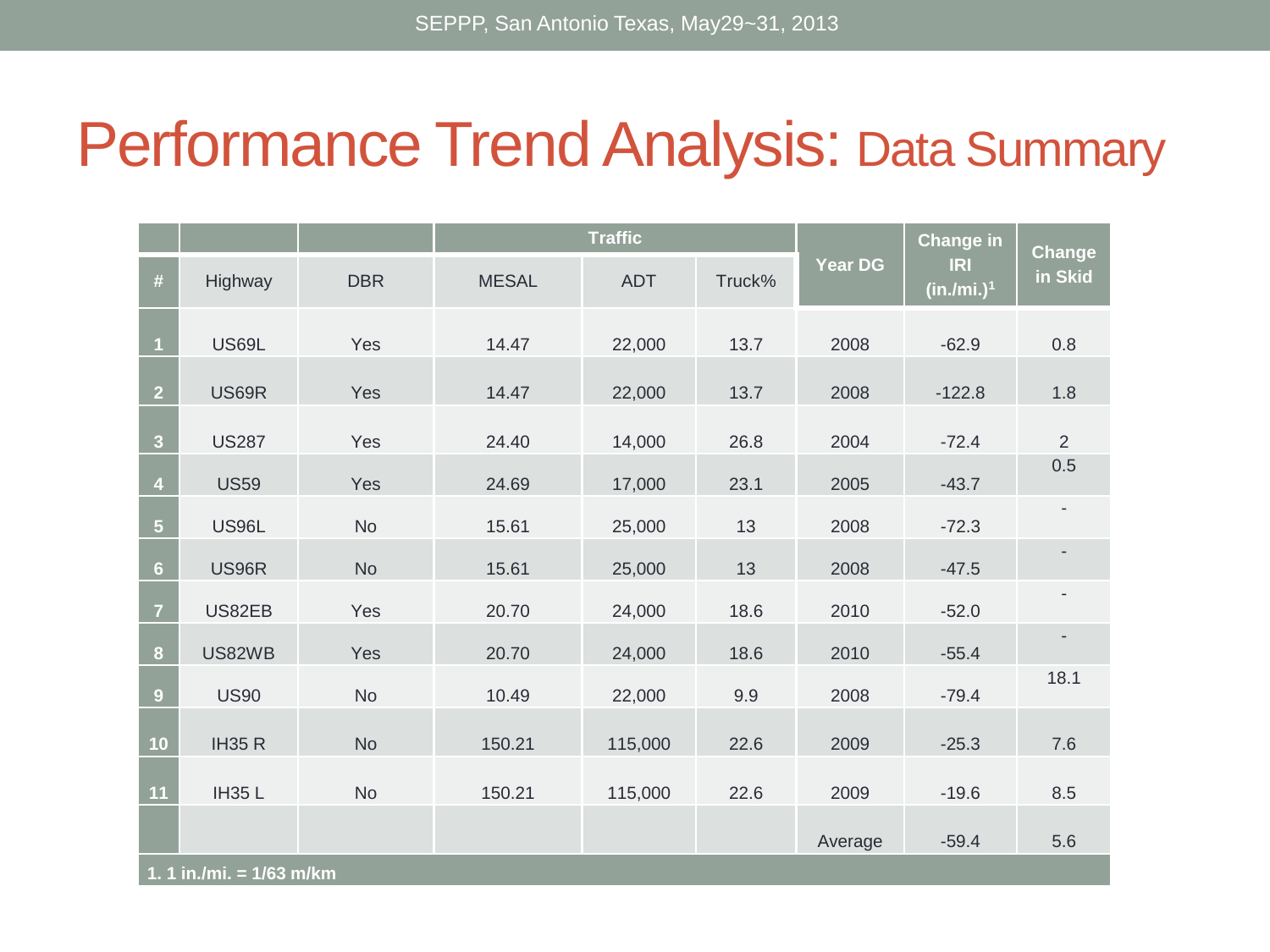## Ride Analysis: Statistical Model

 $IRI = a_0 + a_1 Age + a_2BeforeIRI + a_3DBR + a_4ADT + a_5 Site1$  $+a_6$ Site2 +  $a_7$ Site3 +  $\varepsilon$ 

Where:

- *IRI* : The ride quality after DG, in./mi.;
- Age : Time after DG, years;
- *BeforeIRI* : The ride quality before DG, in./mi.;
- *DBR* : Dowel bar retrofit, dummy variable;
- ADT: Average daily traffic, in 1,000 vehicles;
- Site1 : Site specific factor representing site 1;
- Site2 : Site specific factor representing site 2;
- *Site3* : Site specific factor representing site 3;
- $a_0, a_1, \ldots$ : Parameters to be estimated; and

 $\varepsilon$ : Error term.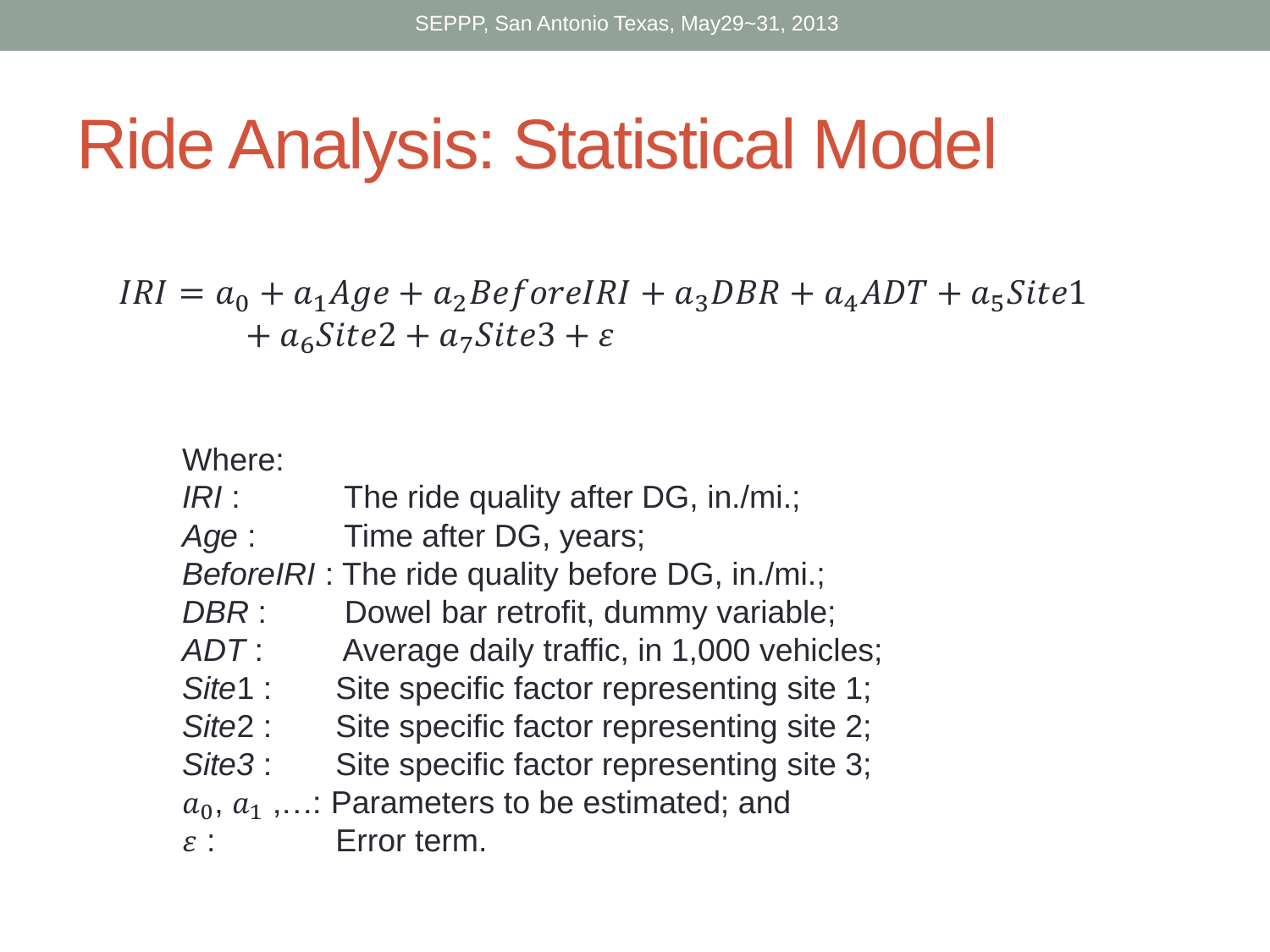#### Ride Analysis: Model Estimation Results

| <b>Variable</b>   | <b>Parameter</b> | <b>Mean</b> | t-stat |
|-------------------|------------------|-------------|--------|
| Intercept         | a <sub>0</sub>   | 52.0        | 5.7    |
| <b>Age</b>        | $a_1$            | 1.7         | 3.0    |
| <b>Before IRI</b> | a <sub>2</sub>   | 0.1         | 2.6    |
| <b>DBR</b>        | $a_3$            | 4.7         | 1.1    |
| <b>ADT</b>        | a <sub>7</sub>   | 1.7         | 4.3    |
| Site1             | $a_4$            | 2.1         | 0.5    |
| Site2             | $a_5$            | 42.1        | 12.7   |
| Site3             | a <sub>6</sub>   | $-4.7$      | $-1.2$ |
| $R^2$             | 0.92             |             |        |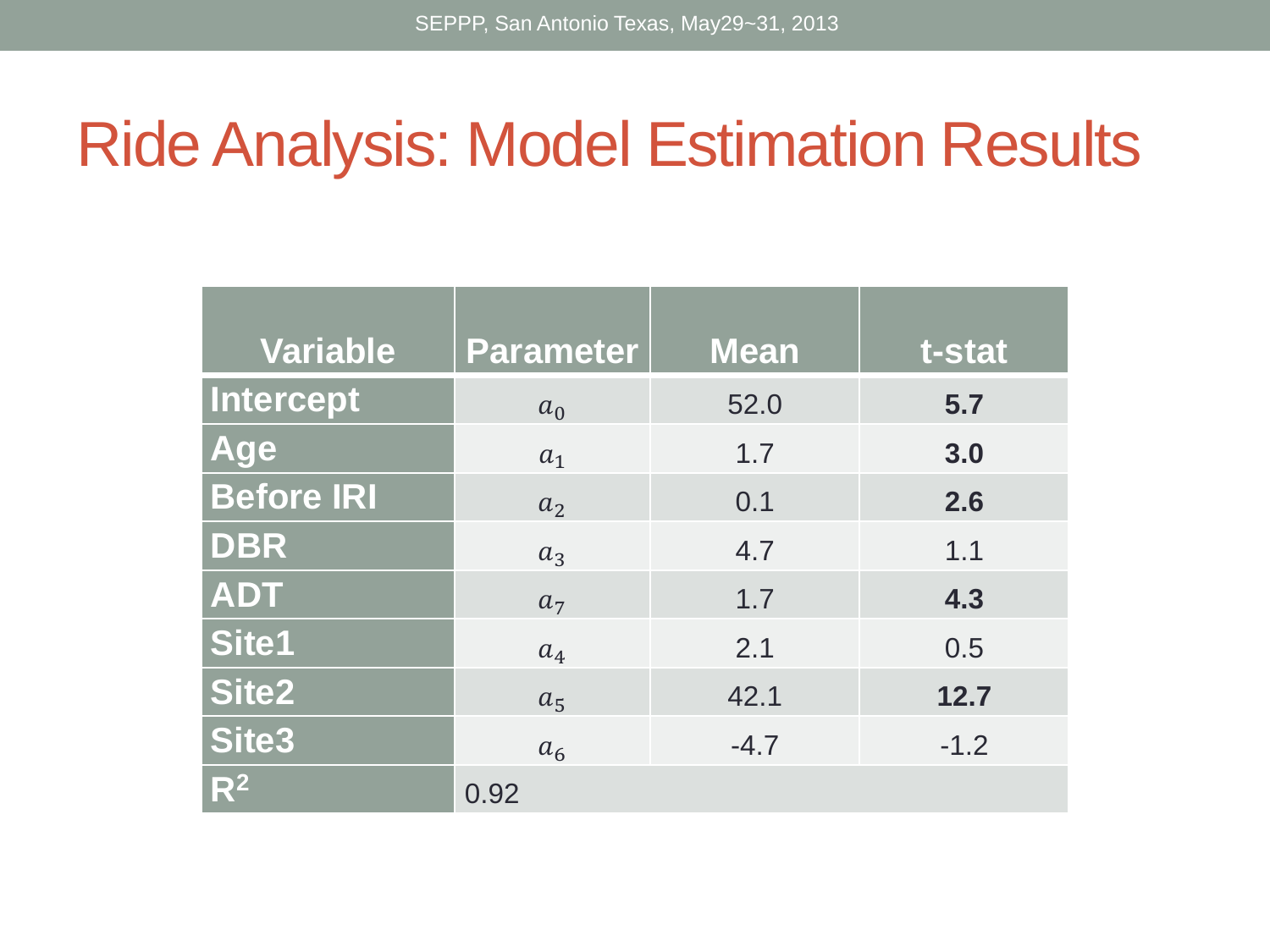## Ride Analysis: Change and Trend

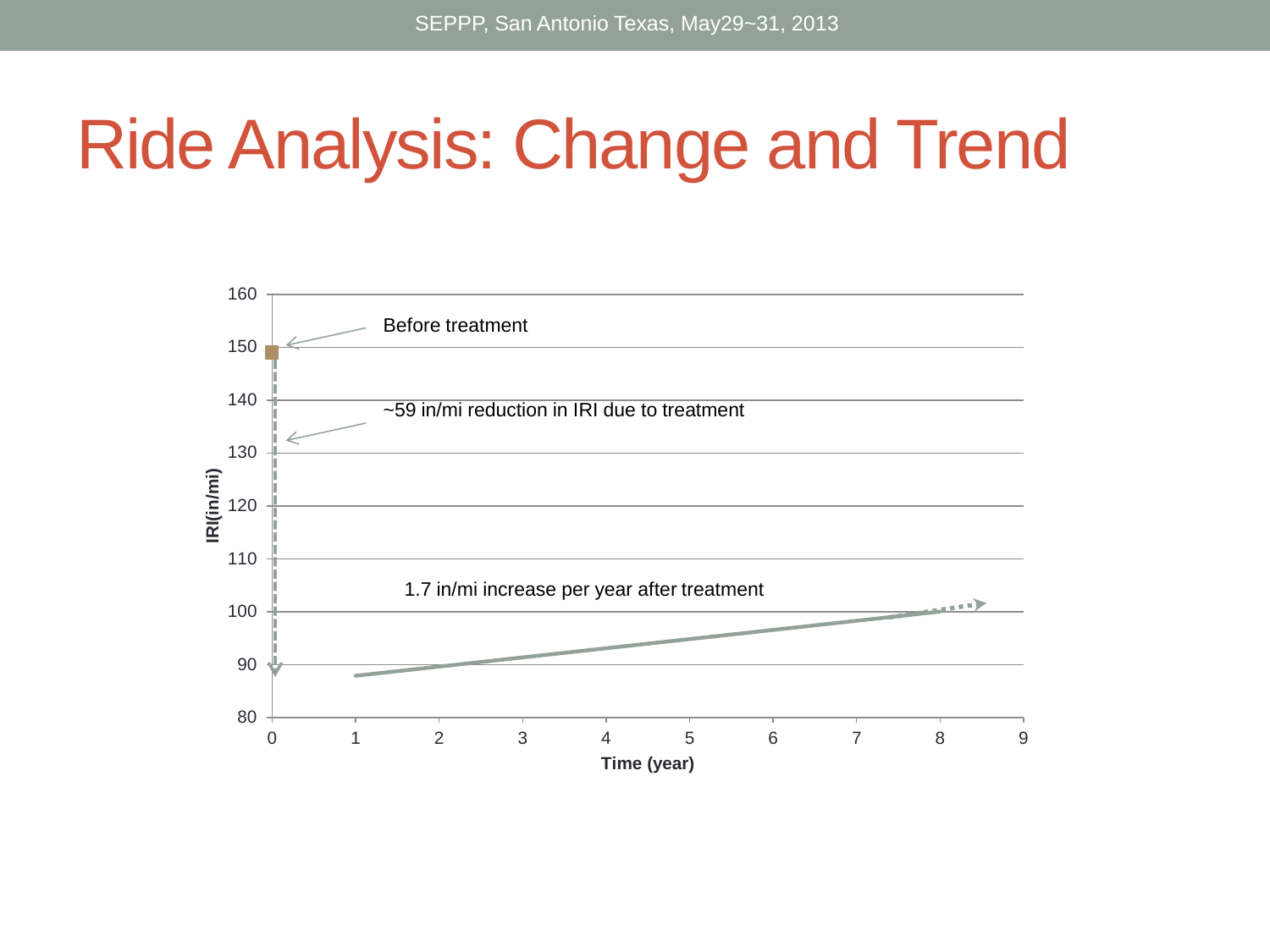## Skid Analysis: Trend

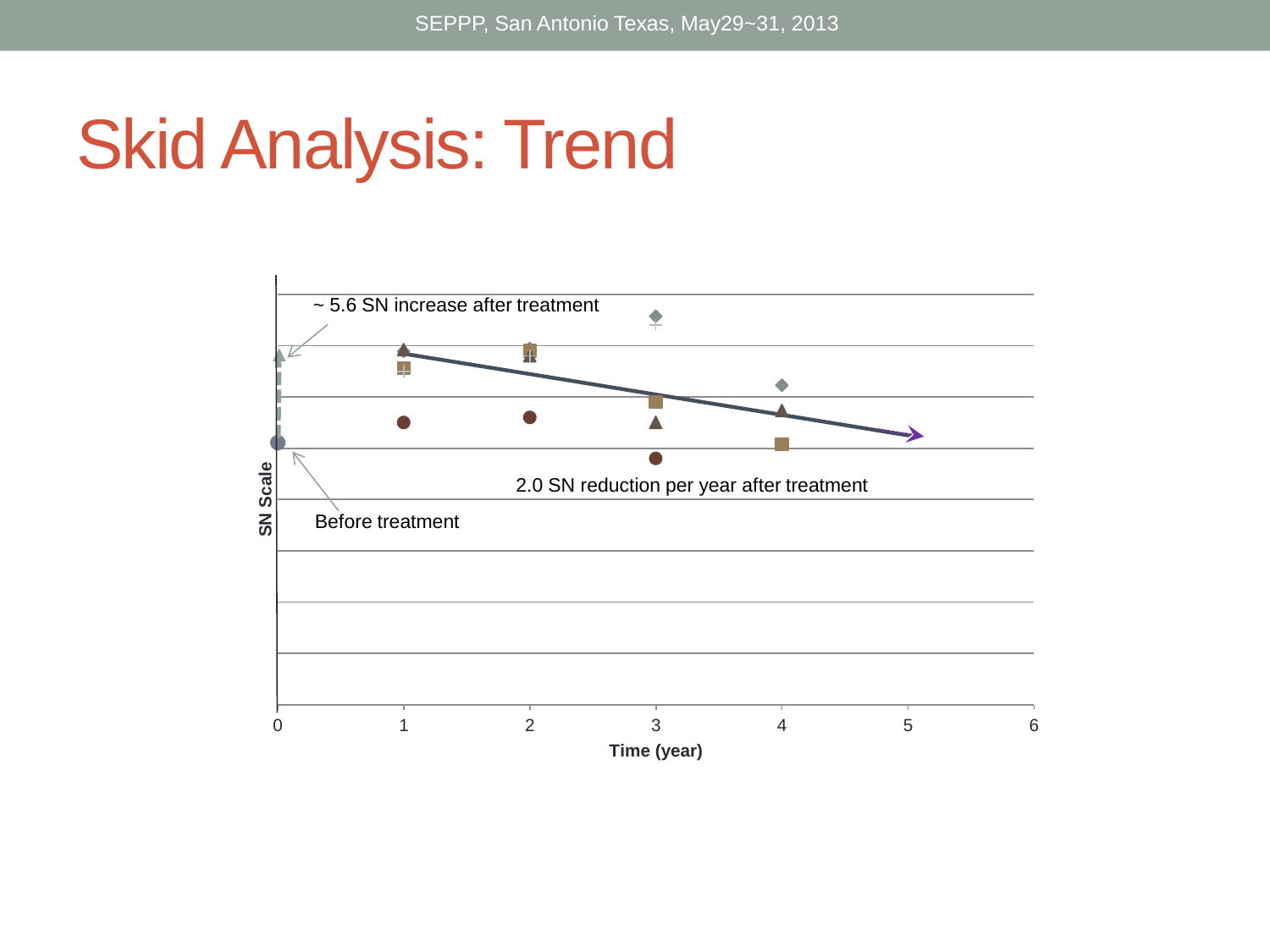## **Summary**

- Based on field studies of a sample of concrete pavements across Texas, it is suggested that DG could be an effective measure to:
	- **Improve ride quality**
	- **Improve skid resistance**
	- Reduce noise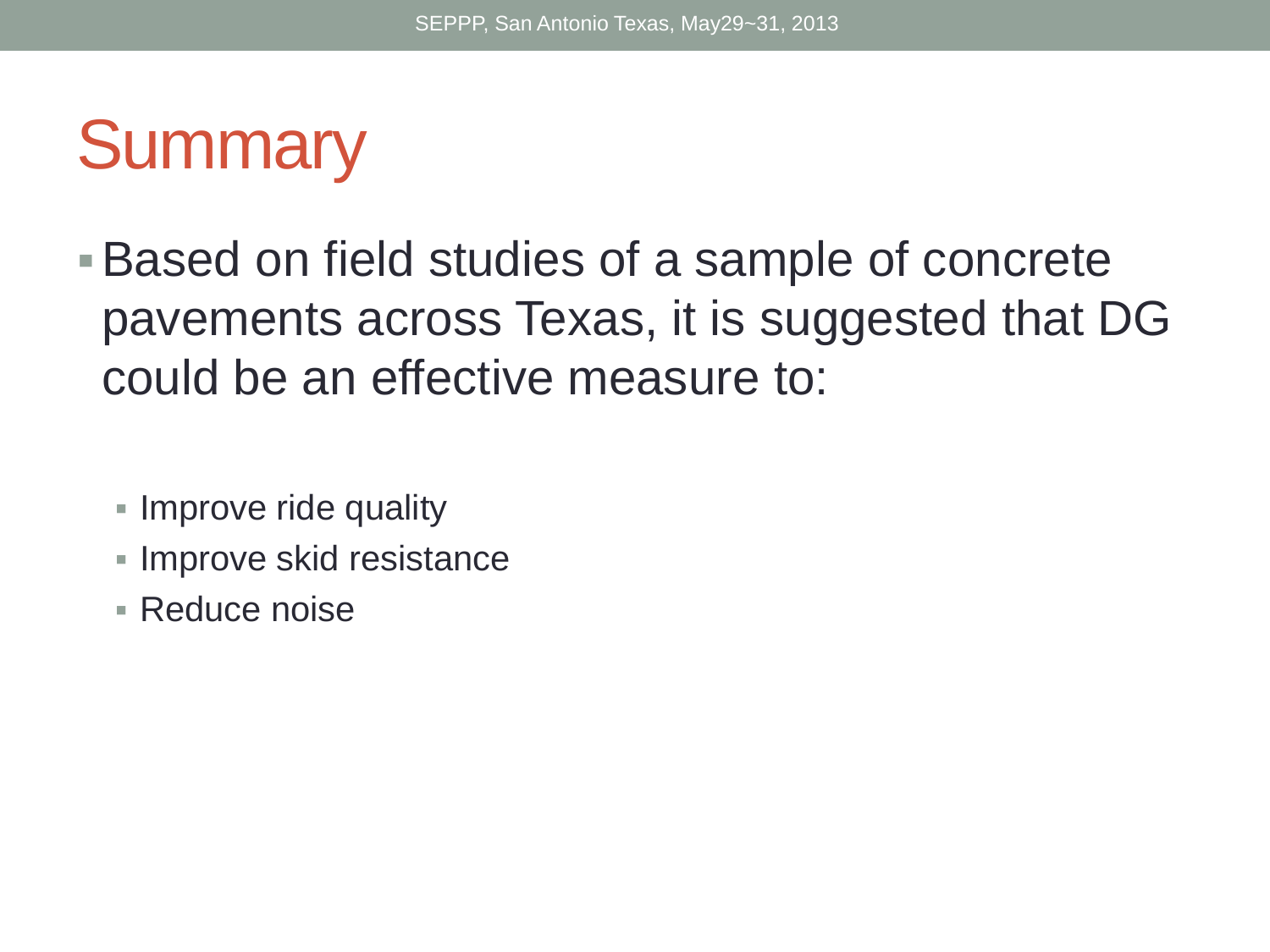## Acknowledge

Dar Hao Chen, Magdy Mikhail, Juan Gonzalez, David Wagner, Hua Chen, John Wirth, Wade Blackmon, and Peter Jungen of the Texas Department of Transportation